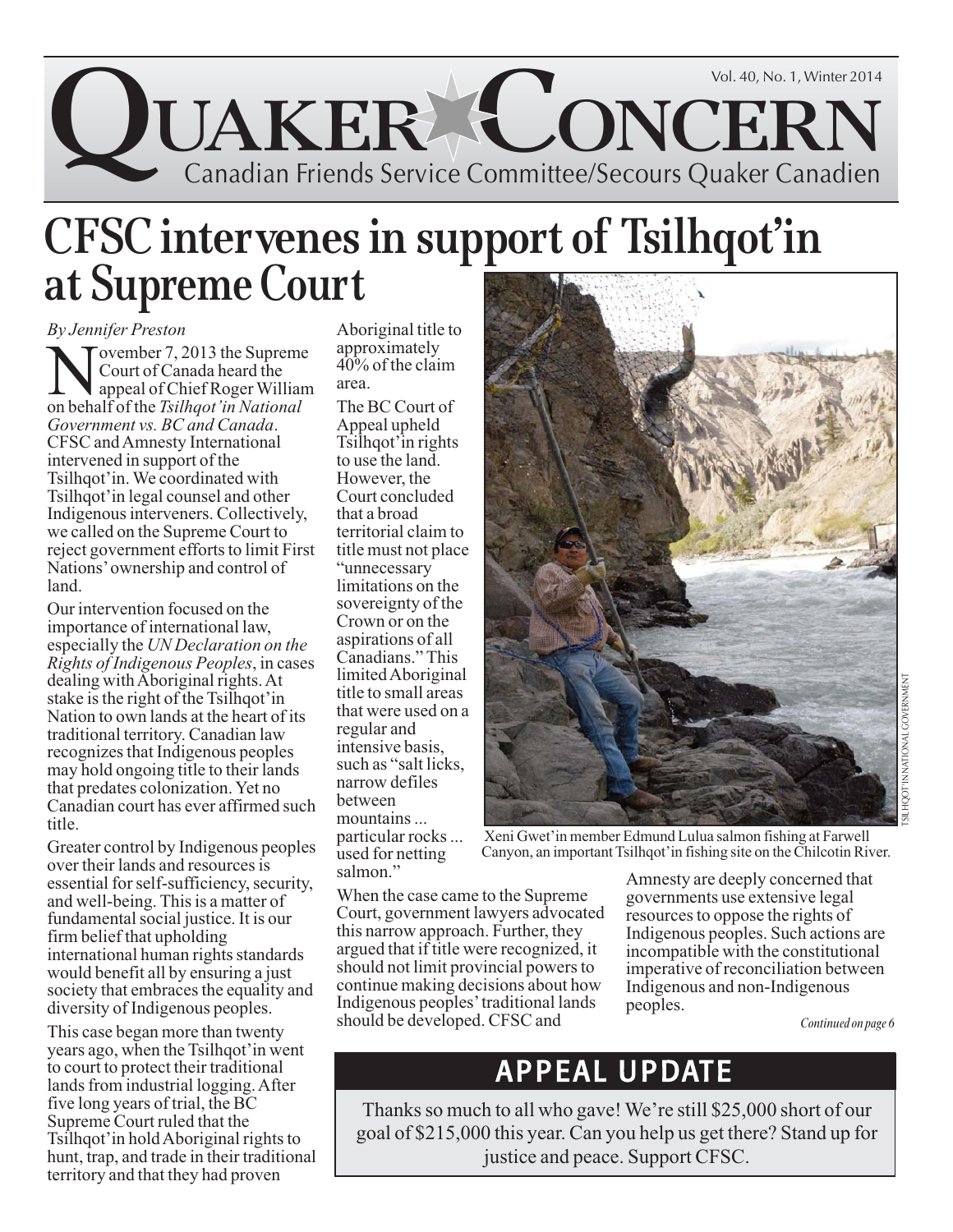## KEEPING UP WITH FRIENDS

#### **New book on peacebuilding**

We've published a new book, *The Four Elements of Peacebuilding: How to Protect Nonviolently*, by Gianne Broughton, who completed her staff service at CFSC in October 2013. Expanding on existing frameworks and full of gripping examples, *The Four Elements*is a valuable resource for any who wish to know more about the techniques of peacebuilding, or about the theory that can help to inform and improve current peacebuilding work. Email qpasc@quakerservice.ca for print copies or download it at http://bit.ly/4ElementsofPeace



**Quaker Concern** is the newsletter of Canadian Friends Service Committee (Quakers). Published three-times a year, it features articles on CFSC projects and concerns of Friends. CFSC's **Annual Report and Appeal** is sent to all donors in late autumn.

**Canadian Friends Service Committee,** founded in 1931, exists to unify and expand the concerns of Friends in Canada. Our work is carried out by three program committees (Quaker Indigenous Rights Committee, Quakers Fostering Justice, Quaker Peace and Sustainable Communities Committee).

**Donations** are received with gratitude. We rely on the support of individuals to carry out our work. CFSC issues tax receipts for donations over \$10.

CFSC, 60 Lowther Ave., Toronto ON M5R 1C7 tel. (416) 920-5213, fax (416) 920-5214

www.quakerservice.ca

Charitable number: 13214 6549 RR0001

**E-mail directory:** Clerk of CFSC: clerk@quakerservice.ca General Secretary:

janeorion@quakerservice.ca Finance/Indigenous Rights: jennifer@quakerservice.ca

Quakers Fostering Justice: qfj@quakerservice.ca

Peace & Sustainable Communities: matt@quakerservice.ca

General enquiries: info@quakerservice.ca

#### **Think you are QIRC-y? Join the crowd!**

At the fall CFSC meeting, the board approved changing the name of the Quaker Aboriginal Affairs program committee to the Quaker Indigenous Rights Committee (QIRC), to better reflect Friends' work.

#### **National TRC event in the west**

Friends, including QIRC Clerk Rob Hughes, participated at the Truth and Reconciliation (TRC) national event in Vancouver, BC in September.

The next national event takes place in Edmonton, March 27-30, 2014. Please contact us for our TRC resource, with tips on how to be involved.

#### **Not too late to let them stay**

January 2014 marked the 10-year anniversary since the first U.S. Iraq war resisters, Jeremy Hinzman and family, arrived in Canada. To mark this anniversary, and build support for those still in Canada seeking status to stay, the War Resisters Support Campaign held "Let Them Stay Week".

Although the week is done, you can still help by letting your support be known to the Minister of Immigration: http://resisters.ca/take-action/

#### **QIRC grant helps spread quality information**

QIRC approved a grant to First Peoples Human Rights Coalition to assist with the dissemination of solid human rights education materials via a list serve. If you are interested in joining this world class list serve, please email us at info@quakerservice.ca.

#### **Endorsement of joint statement**

In December, the Canadian Friends Service Committee endorsed the *Joint Statement on Physical Punishment of Children and Youth* developed by a national coalition of organizations facilitated by the Children's Hospital of Eastern Ontario (CHEO).

The *Joint Statement* provides an extensive overview of the developmental outcomes associated with physical punishment of children and youth and concludes that it only

poses risks to their development and plays no useful role in their upbringing. By endorsing this statement, we indicate our confidence in its review of research on physical punishment and our support for the recommendations contained therein.

#### **Partnership renewed with PCR**

CFSC has signed a new three-year agreement with the Palestinian Centre for Rappochement between Peoples (PCR). In particular, CFSC supports their English language news project the International Middle East Media Centre (www.imemc.org).

PCR also runs responsible tourism programs. If you are interested in touring the West Bank you can find out more about your options at www.sirajcenter.org

#### **CFSC joins justice networks**

To advance its current area of work on youth justice issues, CFSC recently became members of the Canadian Coalition on the Rights of Children (CCRC) and the Canadian Criminal Justice Association (CCJA).

CCRC is a network of Canadian organizations and individuals who promote respect for the rights of children. Its purpose is to: exchange information; provide public education materials about the *Convention on the Rights of the Child*; monitor implementation of the Convention in Canada; and engage in dialogue with government officials on child rights issues. The UN *Convention on the Rights of the Child* is the guiding framework for all activities of the coalition.

In recognizing that the criminal justice system must serve the needs of all people, the CCJA is an umbrella organization representing all elements of the criminal justice system, including the public. It exists to promote rational, informed, and responsible debate in order to develop a more humane, equitable, and effective justice system.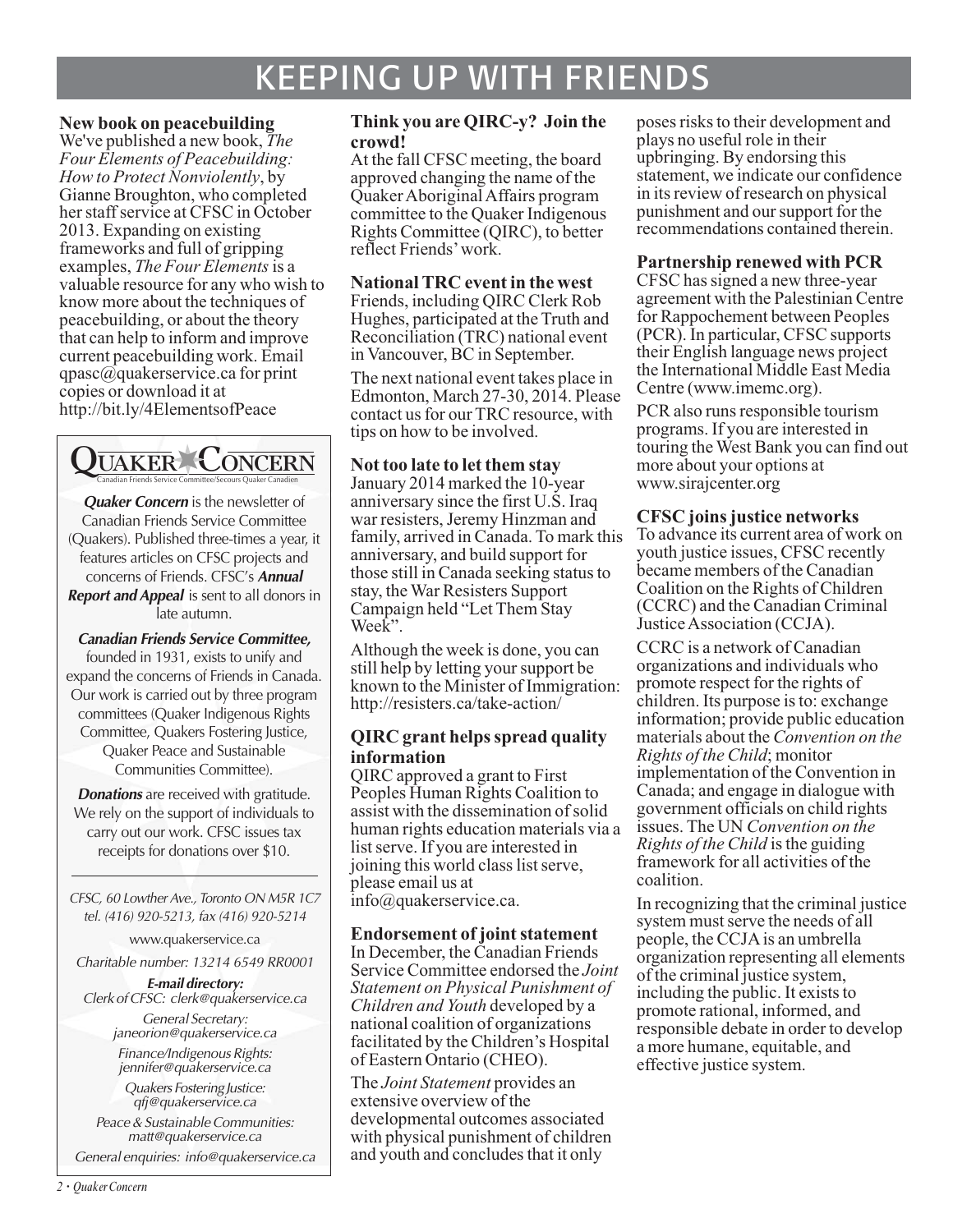# **Pilot youth justice project launched**

#### *By Tasmin Rajotte*

**C** anadian society has an enduring<br>challenge in dealing with youth<br>who come into contact with the<br>criminal instice system. It is well challenge in dealing with youth who come into contact with the criminal justice system. It is well documented that a significant number of children and youth that come into contact with the justice system suffer from some form of cognitive or learning disability and a large percentage have experienced some form of neglect. The impacts on children of incarcerated parents are also becoming documented.

CFSC's Quakers Fostering Justice (QFJ) program consulted with people working on restorative justice and youth justice issues to discern what it could do in this area. During the consultations, there were repeated references to the need for more and better data and information and for more education about youth and justice issues. As so much work is carried out in segmented manner, with information ending up in silos, people and organizations only accessing fragments of the bigger picture (e.g., street workers helping youth stay out of gangs, brain research in understanding adolescent development). There is no systematic linkage of research and bodies of practice in the different areas that

informs the bigger picture of "…a system that supports youth at risk". Everyone puts out information; nobody takes on an information management role. "knowledge

The Canadian Health Services Research Foundation has spent years figuring how best to do knowledge brokering. According foundation: "[k]nowledge brokering is about bringing people together, to help them build relationships, uncover needs, and share ideas and evidence that will let them do their jobs better. It is the human force that makes

knowledge transfer (the movement of knowledge from one place or group of

This indicated to us that there was a possible need for brokering". to a 2003 report by the recto

> While some may think "knowledge brokering" is just information sharing, it is much more - it is about building relationships and finding new ways to improve lives.

YOUNG FRIEND INTERNSHIP

### **Spend your summer with CFSC!**

- *Gain experience working with staff on domestic and international projects*
- *Learn how Friends approach service*
- *Receive a stipend and support in finding accommodation*

#### **CFSC invites Friends and non-Friends to apply who are...**

- *Passionate about justice*
- *Have education or interest in our areas of work*
- *Able to live in Toronto May-August*
- *Are between 20 and 29 years old*

To find out more about applying, visit http://quakerservice.ca/ what-you-can-do/cfsc-summer-internship/ or email info@quakerservice.ca for more information.

**Application Deadline: February 15, 2014**



*2011: Hannah Ivanoff* 

people to another) more effective". In October, CFSC hosted a two-day workshop in Toronto with a wide range of representatives working on youth issues from across Canada (youth workers, corrections, social workers, agencies, justice system, etc.) to explore in detail what this "knowledge brokering" would look like. Rachel Brett, Representative for Human Rights and Refugees with the Quaker United Nations Office in Geneva, attended and shared her work on human rights issues related to children of incarnated parents and of incarnated parents that are sentenced to death.

The workshop commenced with participants sharing the wealth of information they knew and discussing information needs that would enhance their work. They then explored how they gathered information, "connectedthe-dots" and translated the connecteddots into successful action. There were

*Continued on page 7*

TASMIN RAJOTTE

11N RAIOTTE

newsletters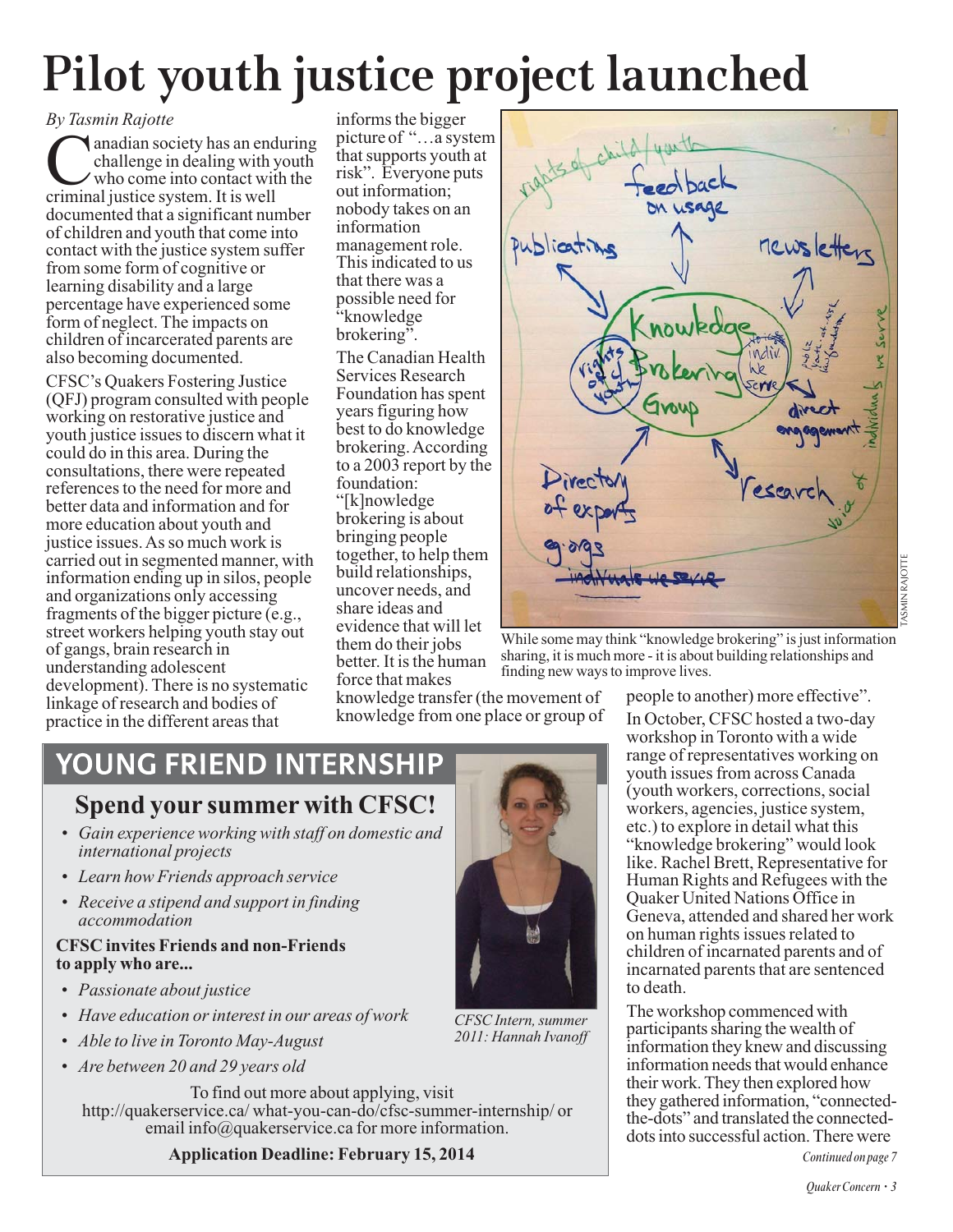## **Reflections from Israel and Palestine**

#### *by Matthew Legge*

The tones of a Muslim call to prayer reverberate and fade over the hills of Bethlehem. The sound seems to make everything all right, spreading and protecting all who hear it. I don't understand the words, yet get a powerful sense of the singer's longing for the Divine. In the Christian churches in this little town there are similarly prayerful songs to be heard.

It is all the more bizarre at night, in my comfortable hotel room, to feel positive and secure in the sounds of the call to prayer after having spent the day reading stories of horrific Palestinian suffering posted up on a 26-foot high wall. It makes Bethlehem feel like a large, yet still carefully controlled, prison compound. While in Palestine and Israel, my moods were as different as these two sounds, from desperation and great sadness to awe and optimism. I was feeling what I was witnessing: the plurality of realities people live, and the contradictions between them.

I arrived in the region to the beauty and apparent peace of Jerusalem at night. The following morning, as I entered the West Bank and stood for the first time near the massive separation wall, covered in messages from world travelers and Palestinians alike, its truth did not seep in. I looked at it and struggled to get what it meant to live with that *thing* around your town. I couldn't quite tell, until I glanced up and saw, in a guard tower overhead, a young Israeli soldier (none that I saw seemed to be much over 20) pointing what looked like a gun down at me...

A great deal has already been written about the violence being perpetrated in Israel and in Palestine by both sides (though, it must be stressed, in *vastly* unequal ways and proportion). But overt violence was not my direct experience, so I will share what I witnessed - more subtle and pervasive forms of subjugation.

Arriving in Bethlehem, I met a taxi driver, Basem. He told me he had spent over a decade working in Jerusalem and had learned to speak



Women walk past the separation wall in Bethlehem, Palestine.

good Hebrew. Today he is unable to visit the city. It is a few kilometres away, and I, as a foreigner, can go with relative ease. To me, it was merely a fascinating place to visit, and I'd been there freely that morning, just an hour ago, on the other side of the wall. To Basem, it is the cultural, economic, and spiritual centre - a vital part of a vibrant and full life for Palestinians from which he is now cut off.

Basem's story is similar to dozens of others I would hear during my stay. And, like others I spoke with, he was not spewing hate, or even dwelling on his grievances. "Is this a good sign, or does it mean he is resigned to his fate?" I wondered. He was certainly not shy to tell me what the problems are, but then he was soon laughing with me as he told stories in very broken English - funny anecdotes that could happen anywhere.

Our partner at the Palestinian Centre for Rapprochement between Peoples (more on PCR below), George Rishmawi, would later explain to me, "This is not a war zone. It's important that people know that. We are under occupation. This is not chaos - it's a system. Under this system we continue to live our lives and to protest."

Other members of PCR that I met echoed how the system of control exerted over Palestine is very much a calculated and stable arrangement.

This is important to understanding. The world needs to know that this is not merely a protracted conflict between two warring parties filled with ethnic or religious hatred and with no possibilities of reconciliation. Believing this can easily lead to a feeling of apathy, which distracts attention from viable options to build a just peace.

It is a cliché in writing about other cultures to say that everyone is "friendly". There are unfriendly Palestinians and unfriendly Israelis and I would like to grant them their space to be so. But it would also be a lie if I said that I met many who were anything less than wonderfully welcoming and helpful.

I am sure that both sides have members so steeped in negative emotions that they do wish horrendous things on "the other". Even in unbelievably difficult living conditions like those I witnessed in Hebron, however, this did not seem to me like a majority. Rather, it was obvious that people were simply captives of their situations, functioning within a system that has lost any semblance of balance or justification.

In Hebron, I met Waheeb. About two months before my visit, Israeli settlers had suddenly arrived on his family's farm, built a house, and started uprooting his family's olive trees.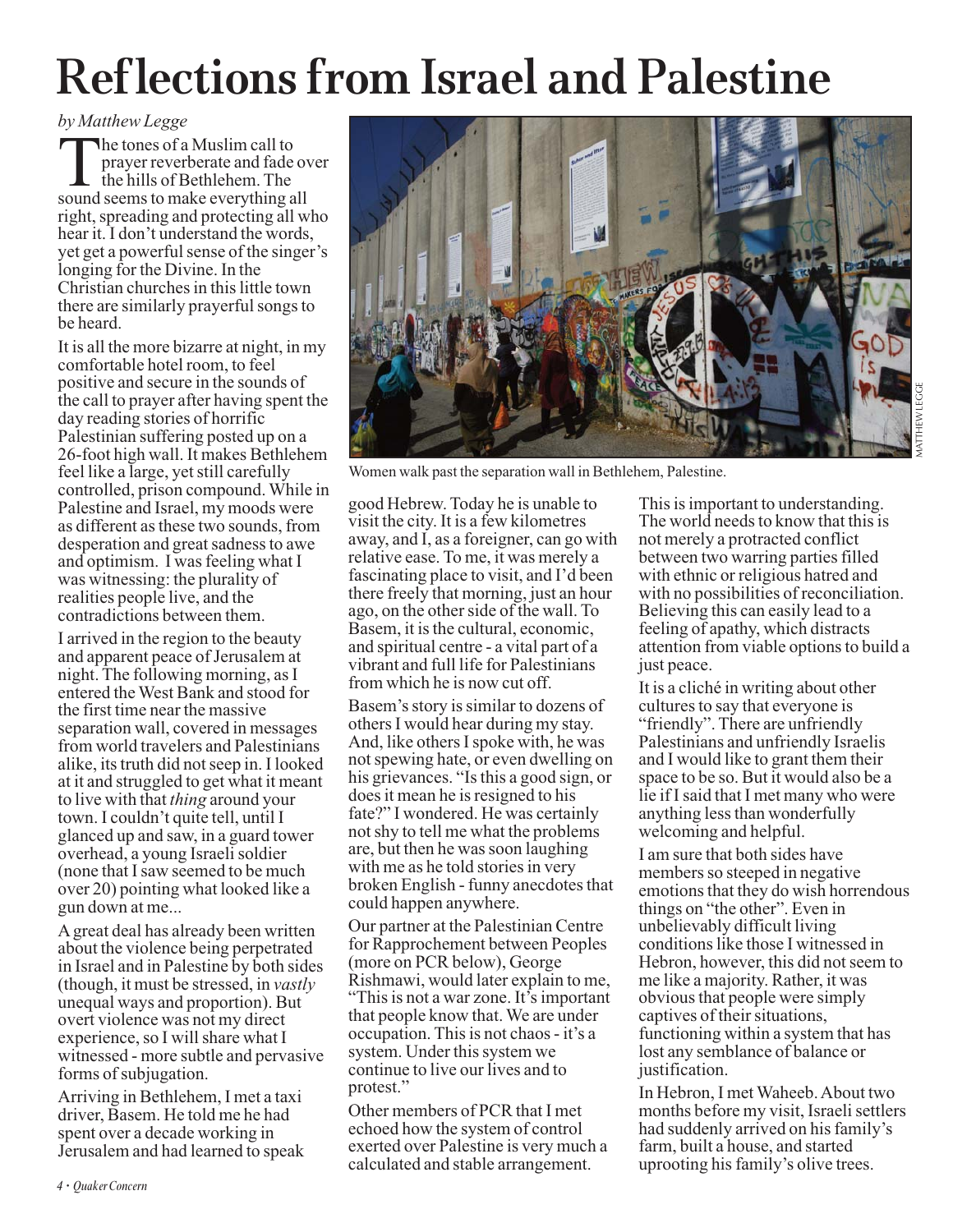Waheeb's family placed a call to Christian Peacemaker Teams<sup>1</sup> for international observers to come, document the situation, and bear witness as the family replanted their trees. No sooner had a group of us arrived than the settlers called their "private security guard" (a man in street clothes with a large gun) and the Israeli military. The soldiers began screaming that we could not be there as it was a "conflict zone". The Palestinian farmers stood their ground, responding that they had every right to be on their own farm. Eventually the soldiers gave in, the trees were planted, and the story documented. But this situation will likely go on and on.

Waheeb gave me a huge smile when we arrived and thanked us all for coming. He looked up at the farm just before dusk and breathed in deeply. He said, "This place is beautiful. I like to bring my young daughter here." She, at age three, was among the first members of the fifth generation to live on this plot of land. Looking at the hills and olive trees in

that oddly silent and peaceful early evening, I got a deep sense of what the land means to Waheeb and why he will never simply give it up to the settlers.

Waheeb's eyes twinkled and he said in a soft voice, "I don't know why they hate us. I love Jewish people. We just want to make some peace. We don't want these problems." As we walked back



Waheeb, a Palestinian living just outside of the city of Hebron, replanting olive trees uprooted by Israeli settlers who've built a house on his family's farm. Waheeb asked that we share his story.

carrying as a weapon.

For me as a foreigner, it was unbelievably hard to reconcile feeling so welcomed and safe while in Israel with the treatment of Palestinians that I witnessed in various forms throughout my stay. Was this simply a case of different individuals behaving

militarized and ever more fearful. There seemed to me to be limited space for careful thought or listening. What does security mean to the state of Israel? If such a massive and wellfunded military has been unable to deliver a feeling of safety, how long will the current trajectory continue?



At Canadian Friends Service Committee, we hope to help Palestinian narratives about nonviolent action reach audiences outside of Palestine. For over a decade we have partnered with PCR, supporting a project called the International Middle East Media Center (www.imemc.org), a free English language news source. IMEMC tells Palestinian stories, focusing in particular on the multitude of nonviolent direct actions being

CFSC partner Palestinian Centre for Rapprochement between Peoples (PCR) Executive Director George Rishmawi in his office.

up the hill to the road back to downtown Hebron, one of the Israeli soldiers shouted at Waheeb, asking what he was doing with a farming implement that he accused him of

differently due to their contexts? What systems, both within Israel/Palestine and internationally, uphold these injustices?

Jewish Israelis I spoke with lamented what they saw as Israeli society shutting itself off from opposing viewpoints and becoming ever more

taken all the time, often ignored by the media, which distorts understandings through a disproportionate focus on violence.

*Matthew Legge is the Coordinator of CFSC's Quaker Peace and Sustainable Communities program.*

<sup>1.</sup> More about CPT on their website www.cpt.org. I was visiting their office when the call came and went with them.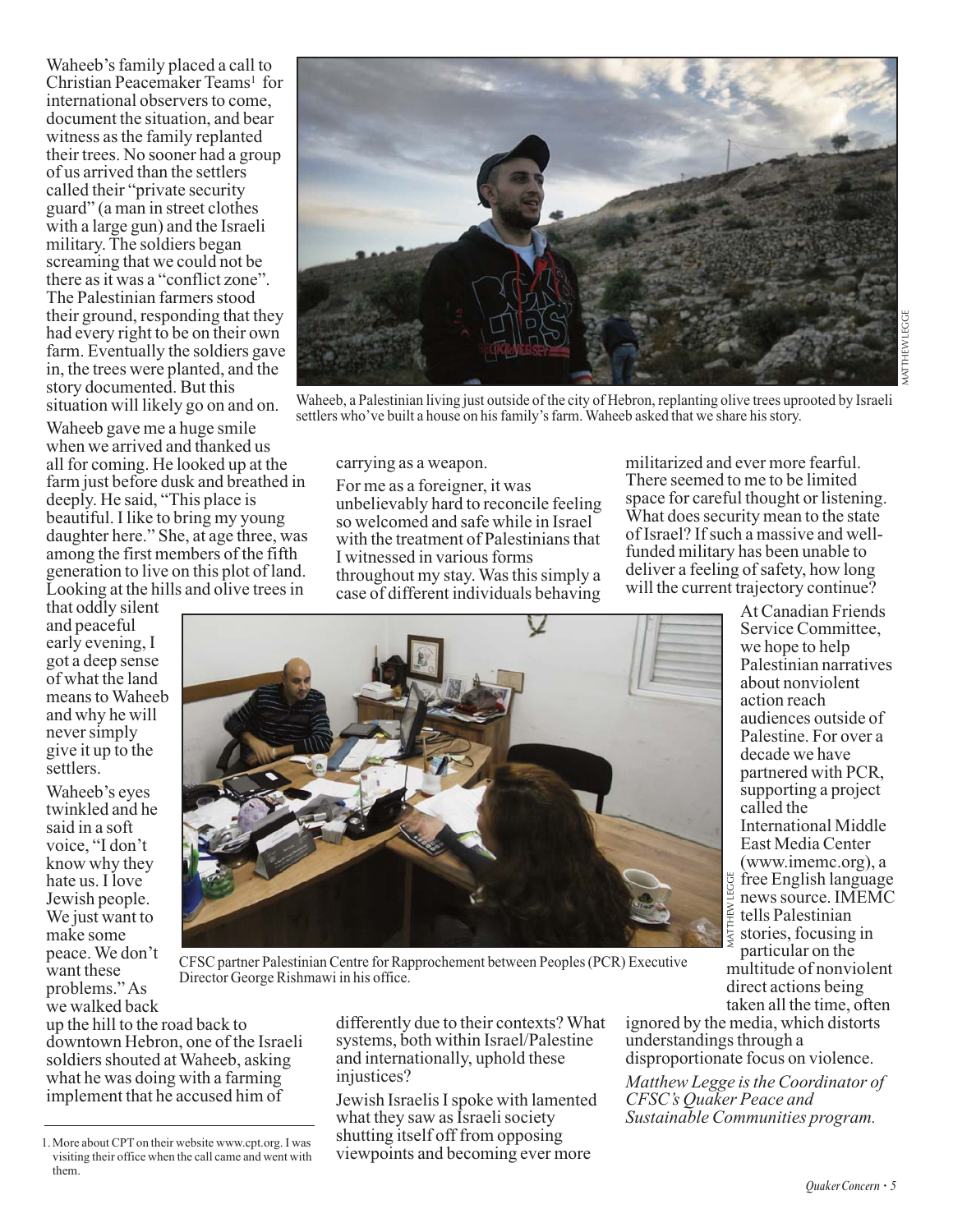### TSILHQOT'IN

*Continued from page 1*

The BC Court of Appeal shockingly referred to the colonial Doctrine of Discovery as part of the reason why title cannot be granted. CFSC and Amnesty called on the Supreme Court to repudiate the Doctrine of Discovery.

Tsilhqot'in members set out for Ottawa by bus – the "Tsilhqot'in Title Express" - with elders, youth and others. Indigenous communities along the way warmly received them and upheld them on their journey.

The evening before the hearing, the ad-hoc coalition on the *UN Declaration* (in which CFSC plays a coordinating role) held an informal dinner for all the journeyers. We planned for about 50 people and were delighted by closer to 100 attending. Everyone from the Tsilhqot'in Title Express, many representatives from the interveners group, and other First Nations came to pay respects to the Tsilhqot'in. The dinner became this wonderful evening of community, celebration, and anticipation of what the next day might hold. We were treated to songs and stories over three hours. The Tsilhqot'in use hand drums, and we had many drummers – from the elders to the youth. Powerful testimonies were shared and expectations and emotions were high. One of the leaders stated, "No matter what happens tomorrow, we have already won."

The next morning there were prayers and a rally of support on the steps of the Supreme Court. Tsilhqot'in youth handed everyone a small bag of sweetgrass. There were so many people that there were three overflow rooms watching via live TV feed. As interveners, we had tickets for the courtroom. I sat with my colleague from Amnesty and Chiefs from BC at the back – our lawyers were up on the benches in their robes. It was all fairly grand.

We were surprised and cautiously hopeful, as the justices appeared to find the Tsilhqot'in position reasonable and only a few clarification questions were put to



CFSC staff Jennifer Preston with colleagues from the CFSC/Amnesty intervention - Paul Joffe, Craig Benjamin and Justin Safayeni - and Robert Morales and Rosanne Daniels (R) of the Hul'qumi'num Treaty Group (HTG) which also intervened in the case, highlighting the importance of international law.

their lawyer and to the interveners.

When the lawyer for BC began, the judges had more questions. It became clear that the Court was not supporting the positions of government – which in essence is that Indigenous peoples can never truly have title to their lands. When particularly outrageous things were said, the Chief beside me gave me an elbow and we exchanged raised eyebrows. As the day concluded, we all felt pretty good about the direction things were taking. There was an air of accomplishment. Now we wait.

The following day, CFSC co-hosted an event at the Wabano Health Centre. There was a planned opening by Chief Roger William, but it was discovered that he wouldn't be able to attend as the Tsilhqot'in Title Express was departing for home. A young Chief Russell Ross Meyers was scheduled. The bus journey decided to make a detour – everyone came to the Wabano Centre and there were openings from both Chiefs, followed by keynote presentations from Grand Chief Edward John, member of the UN Permanent Forum on Indigenous Issues, and Louise Mandell, distinguished litigator of Aboriginal rights.

The bus journey needed to get underway and was sent off with songs. I made a presentation on behalf of the

organizers and thanked Chief Roger for allowing all of us to be a part of the journey. A call out was made for funds and the bus departed with good wishes, financial support, and warm hearts.

The event continued with a panel of lawyers, Jay Nelson (who has worked with the Tsilhqot' in for a decade), Robert Morales, Maria Morelatto, and Paul Joffe – all experienced lawyers who worked on the Supreme Court appearance. It was rich and stimulating dialogue with the lawyers and the audience on what this case means, the role of international law, and what everyone hopes the outcome will be.

This is the first time the *Declaration* has been argued thoroughly and properly before the Supreme Court of Canada. CFSC made an important contribution. We are grateful for the extra financial support from Hamilton, Ottawa, and Vancouver Meetings and individual Friends. A decision from the Court is expected in early 2014.

*Jennifer Preston is the Program Coordinator for CFSC's Quaker Indigenous Rights Committee. The CFSC/Amnesty factum and other materials are available at: http://quakerservice.ca/news/indigen ous-land-rights-canada/*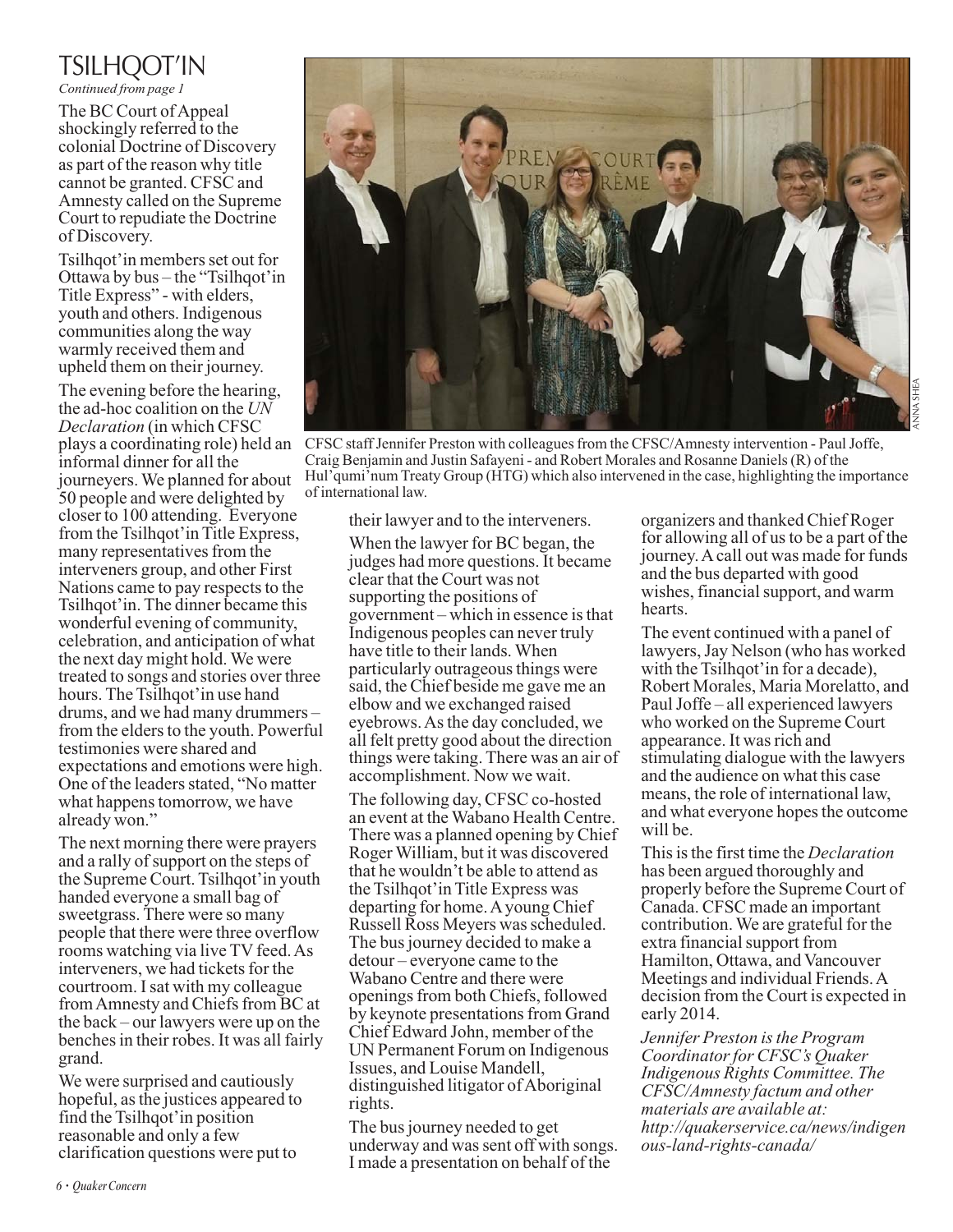### PLANNED GIVING



**Giving** "Why do we give? For most of us, it is a spiritual and moral imperative – and a pleasure."

Friends donate thousands of voluntary hours to CFSC; financial support – donations and planned gifts – is equally vital to our work.

CFSC's *Planned Giving Kit* outlines a range of ways to give. Benefits to the donor are much more than financial. You are supporting local communities and social transformation rooted in Quaker Testimonies of equality, simplicity, peace, integrity and community. QC is offering information on giving in this column.

#### **Securities – added tax benefits**

Did you know there is no capital gains tax on donations of publicly traded securities to charities? Donating securities (stocks, bonds, etc.) can greatly enhance the benefits for you and CFSC.

To illustrate: you bought \$5,000 of a stock and it grew in value to \$10,000. Before 2006, when cashed it in, you would have to declare \$2,500—50% of stock appreciation—as a capital gain on your income taxes. If you donated that stock to charity, you would declare \$1,250 as capital gain (25%) and received a \$10,000 charitable tax receipt. Now if you donate the stock to charity, you have no capital gain to report and you will get a \$10,000 tax receipt. Thus, donations of securities can provide significantly more tax advantage to donors—and, if more people opt to give securities, charities will benefit too.

Securities gifts to CFSC can be transferred directly into CFSC's investment portfolio by your financial manager. Our practice is to sell the securities and add the funds to our current investments.

*For more information, or to receive our Planned Giving Kit, contact Matt or Jane Orion at 416-920-5213, or info@quakerservice.ca.* 

## YOUTH

*Continued from page 3*

many insights, but a key finding was that "engaging the voices of youth" in all aspects of knowledge gathering and sharing was crucial to any successes or systemic change.

Participants described how they needed more opportunities to network and dialogue, particularly at the national level, and came with incredible energy and momentum to try to get something off the ground as soon as possible. In discussing the practicalities around how this knowledge brokering would work, quite a few stakeholders offered full endorsements of their organization, staff, time and resources towards the initiative if CFSC took the lead in coordinating it. There was also agreement the knowledge brokering be anchored in a child's rights framework. As a result, CFSC's Quakers Fostering Justice program is currently developing a pilot 'knowledge brokering' system that should be up and running this winter

and participants agreed to meet in March to evaluate it. There was also agreement among participants to learn more about the UN Convention on the Rights of the Child (UNCRC) and incorporate it into their work and for sharing resources with the Canadian Coalition for the Rights of Children (CCRC). In 2012, the UNCRC reviewed Canada's Third and Fourth

Reports to the UNCRC and the concluding observations

included recommendations for action on the implementation of the rights of the children in Canada and juvenile justice issues.

#### The UNCRC makes

recommendations in good faith and expects that ratifying countries (like Canada) will make their best effort but that is the extent of the process. There is no enforcement. Increased sharing of information will assist the work of CCRC, and many others, in ensuring compliance to the recommendations. To enhance the work on youth justice issues, CFSC became a member CCRC; Jane Orion Smith, CFSC's General Secretary, and Philip Smith, QFJ Clerk, attended their recent annual general meeting and participated in a panel discussion about our work.

*Tasmin Rajotte is the interim Program Coordinator for CFSC's Quakers Fostering Justice Program, and is a member of Ottawa Meeting.* 



**Canadian Yearly Meeting, the** national body of Quakers in Canada, at www.quaker.ca

You will find links to local Quaker Meetings, information about Quakerism, and more! Not on the internet? Feel free to call 1-888-296-3222.

UAKERS